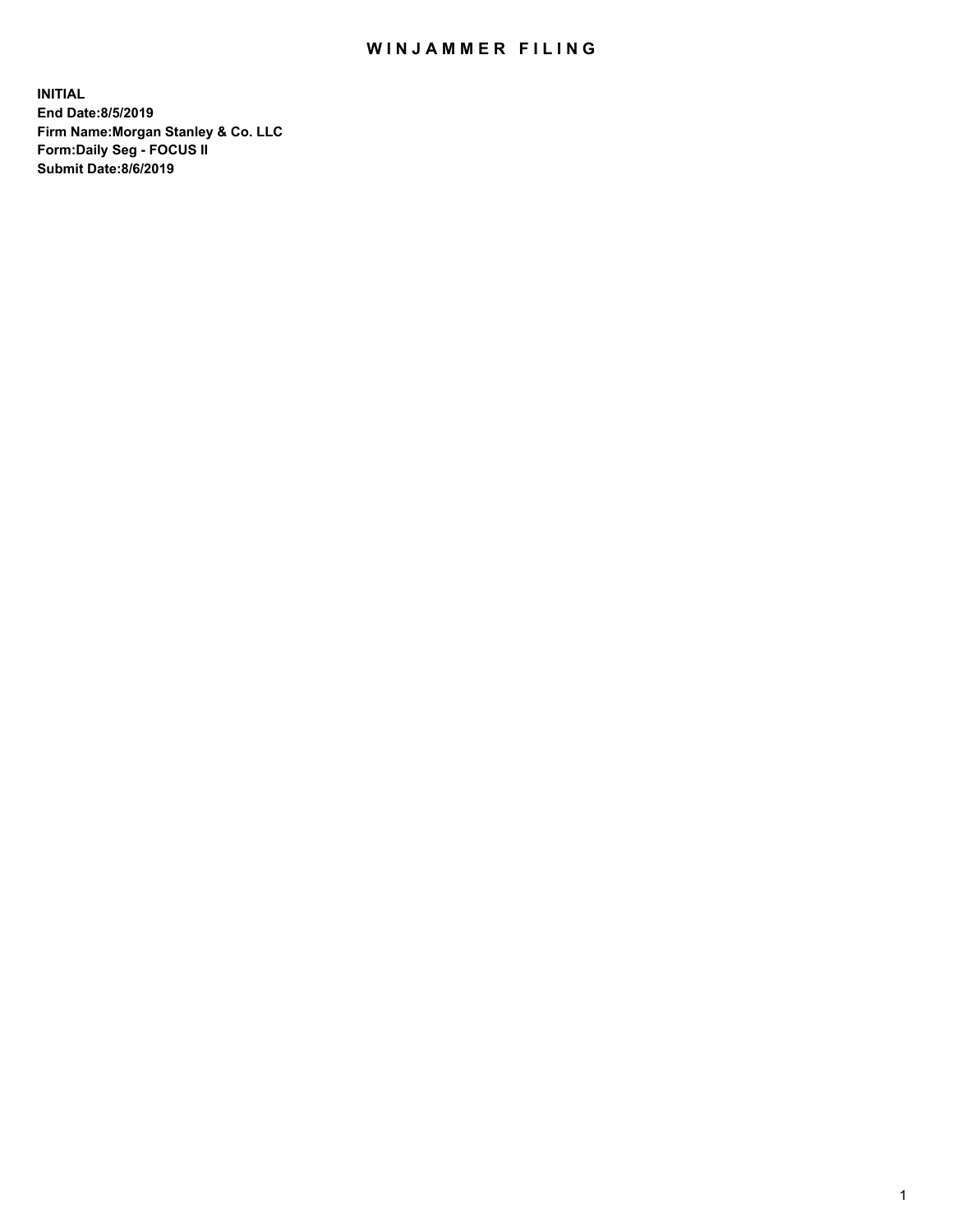**INITIAL End Date:8/5/2019 Firm Name:Morgan Stanley & Co. LLC Form:Daily Seg - FOCUS II Submit Date:8/6/2019 Daily Segregation - Cover Page**

| Name of Company                                                                                                                                                                                                                                                                                                                | Morgan Stanley & Co. LLC                                    |
|--------------------------------------------------------------------------------------------------------------------------------------------------------------------------------------------------------------------------------------------------------------------------------------------------------------------------------|-------------------------------------------------------------|
| <b>Contact Name</b>                                                                                                                                                                                                                                                                                                            | <b>Ikram Shah</b>                                           |
| <b>Contact Phone Number</b>                                                                                                                                                                                                                                                                                                    | 212-276-0963                                                |
| <b>Contact Email Address</b>                                                                                                                                                                                                                                                                                                   | Ikram.shah@morganstanley.com                                |
| FCM's Customer Segregated Funds Residual Interest Target (choose one):<br>a. Minimum dollar amount: ; or<br>b. Minimum percentage of customer segregated funds required:% ; or<br>c. Dollar amount range between: and; or<br>d. Percentage range of customer segregated funds required between:% and%.                         | 235,000,000<br><u>0</u><br>0 <sub>0</sub><br>00             |
| FCM's Customer Secured Amount Funds Residual Interest Target (choose one):<br>a. Minimum dollar amount: ; or<br>b. Minimum percentage of customer secured funds required:% ; or<br>c. Dollar amount range between: and; or<br>d. Percentage range of customer secured funds required between:% and%.                           | 140,000,000<br><u>0</u><br>0 <sub>0</sub><br>0 <sub>0</sub> |
| FCM's Cleared Swaps Customer Collateral Residual Interest Target (choose one):<br>a. Minimum dollar amount: ; or<br>b. Minimum percentage of cleared swaps customer collateral required:% ; or<br>c. Dollar amount range between: and; or<br>d. Percentage range of cleared swaps customer collateral required between:% and%. | 92,000,000<br><u>0</u><br>0 Q<br>0 <sub>0</sub>             |

Attach supporting documents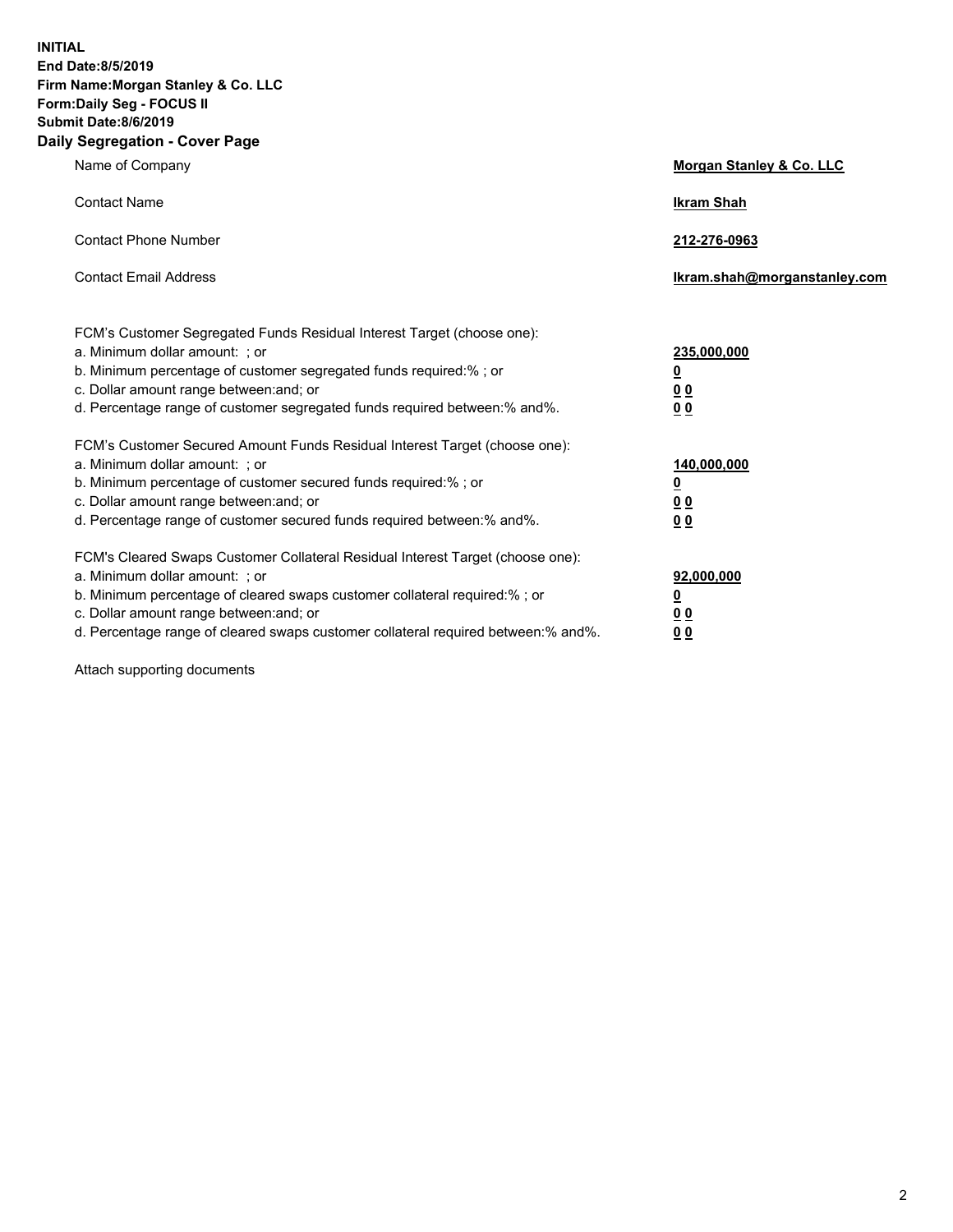|          | <b>INITIAL</b><br>End Date: 8/5/2019<br>Firm Name: Morgan Stanley & Co. LLC<br>Form: Daily Seg - FOCUS II<br><b>Submit Date: 8/6/2019</b><br><b>Daily Segregation - Secured Amounts</b> |                                                      |
|----------|-----------------------------------------------------------------------------------------------------------------------------------------------------------------------------------------|------------------------------------------------------|
|          | Foreign Futures and Foreign Options Secured Amounts                                                                                                                                     |                                                      |
|          | Amount required to be set aside pursuant to law, rule or regulation of a foreign<br>government or a rule of a self-regulatory organization authorized thereunder                        | $0$ [7305]                                           |
| 1.       | Net ledger balance - Foreign Futures and Foreign Option Trading - All Customers                                                                                                         |                                                      |
|          | A. Cash                                                                                                                                                                                 | 3,187,812,869 [7315]                                 |
|          | B. Securities (at market)                                                                                                                                                               | 2,520,563,561 [7317]                                 |
| 2.       | Net unrealized profit (loss) in open futures contracts traded on a foreign board of trade                                                                                               | -722,733,730 [7325]                                  |
| 3.       | Exchange traded options                                                                                                                                                                 |                                                      |
|          | a. Market value of open option contracts purchased on a foreign board of trade<br>b. Market value of open contracts granted (sold) on a foreign board of trade                          | 20,034,921 [7335]<br>-17,157,292 [7337]              |
| 4.       | Net equity (deficit) (add lines 1.2. and 3.)                                                                                                                                            | 4,988,520,329 [7345]                                 |
| 5.       | Account liquidating to a deficit and account with a debit balances - gross amount                                                                                                       | 517,192,250 [7351]                                   |
|          | Less: amount offset by customer owned securities                                                                                                                                        | -511,423,404 [7352] 5,768,846                        |
|          |                                                                                                                                                                                         | [7354]                                               |
| 6.       | Amount required to be set aside as the secured amount - Net Liquidating Equity<br>Method (add lines 4 and 5)                                                                            | 4,994,289,175 [7355]                                 |
| 7.       | Greater of amount required to be set aside pursuant to foreign jurisdiction (above) or line                                                                                             | 4,994,289,175 [7360]                                 |
|          | 6.                                                                                                                                                                                      |                                                      |
|          | FUNDS DEPOSITED IN SEPARATE REGULATION 30.7 ACCOUNTS                                                                                                                                    |                                                      |
| 1.       | Cash in banks                                                                                                                                                                           |                                                      |
|          | A. Banks located in the United States<br>B. Other banks qualified under Regulation 30.7                                                                                                 | 281,582,340 [7500]<br>278,299,318 [7520] 559,881,658 |
|          |                                                                                                                                                                                         | [7530]                                               |
| 2.       | Securities                                                                                                                                                                              |                                                      |
|          | A. In safekeeping with banks located in the United States                                                                                                                               | 893,170,625 [7540]                                   |
|          | B. In safekeeping with other banks qualified under Regulation 30.7                                                                                                                      | 0 [7560] 893,170,625 [7570]                          |
| 3.       | Equities with registered futures commission merchants<br>A. Cash                                                                                                                        | 6,599,736 [7580]                                     |
|          | <b>B.</b> Securities                                                                                                                                                                    | $0$ [7590]                                           |
|          | C. Unrealized gain (loss) on open futures contracts                                                                                                                                     | 414,932 [7600]                                       |
|          | D. Value of long option contracts                                                                                                                                                       | $0$ [7610]                                           |
|          | E. Value of short option contracts                                                                                                                                                      | <u>0</u> [7615] 7,014,668 [7620]                     |
| 4.       | Amounts held by clearing organizations of foreign boards of trade<br>A. Cash                                                                                                            |                                                      |
|          | <b>B.</b> Securities                                                                                                                                                                    | $0$ [7640]<br>$0$ [7650]                             |
|          | C. Amount due to (from) clearing organization - daily variation                                                                                                                         | $0$ [7660]                                           |
|          | D. Value of long option contracts                                                                                                                                                       | $0$ [7670]                                           |
|          | E. Value of short option contracts                                                                                                                                                      | 0 [7675] 0 [7680]                                    |
| 5.       | Amounts held by members of foreign boards of trade                                                                                                                                      |                                                      |
|          | A. Cash<br><b>B.</b> Securities                                                                                                                                                         | 2,862,376,377 [7700]<br>1,627,392,936 [7710]         |
|          | C. Unrealized gain (loss) on open futures contracts                                                                                                                                     | -723,148,661 [7720]                                  |
|          | D. Value of long option contracts                                                                                                                                                       | 20,034,921 [7730]                                    |
|          | E. Value of short option contracts                                                                                                                                                      | -17,157,292 [7735] 3,769,498,281                     |
|          |                                                                                                                                                                                         | $[7740]$                                             |
| 6.<br>7. | Amounts with other depositories designated by a foreign board of trade<br>Segregated funds on hand                                                                                      | $0$ [7760]<br>$0$ [7765]                             |
| 8.       | Total funds in separate section 30.7 accounts                                                                                                                                           | 5,229,565,232 [7770]                                 |
| 9.       | Excess (deficiency) Set Aside for Secured Amount (subtract line 7 Secured Statement                                                                                                     | 235,276,057 [7380]                                   |
|          | Page 1 from Line 8)                                                                                                                                                                     |                                                      |
| 1 N      | cogarment Terret Amount for Excess funds in concrete costien 20.7 secounts                                                                                                              | 440.000.000.177001                                   |

- 10. Management Target Amount for Excess funds in separate section 30.7 accounts **140,000,000** [7780]
- 11. Excess (deficiency) funds in separate 30.7 accounts over (under) Management Target **95,276,057** [7785]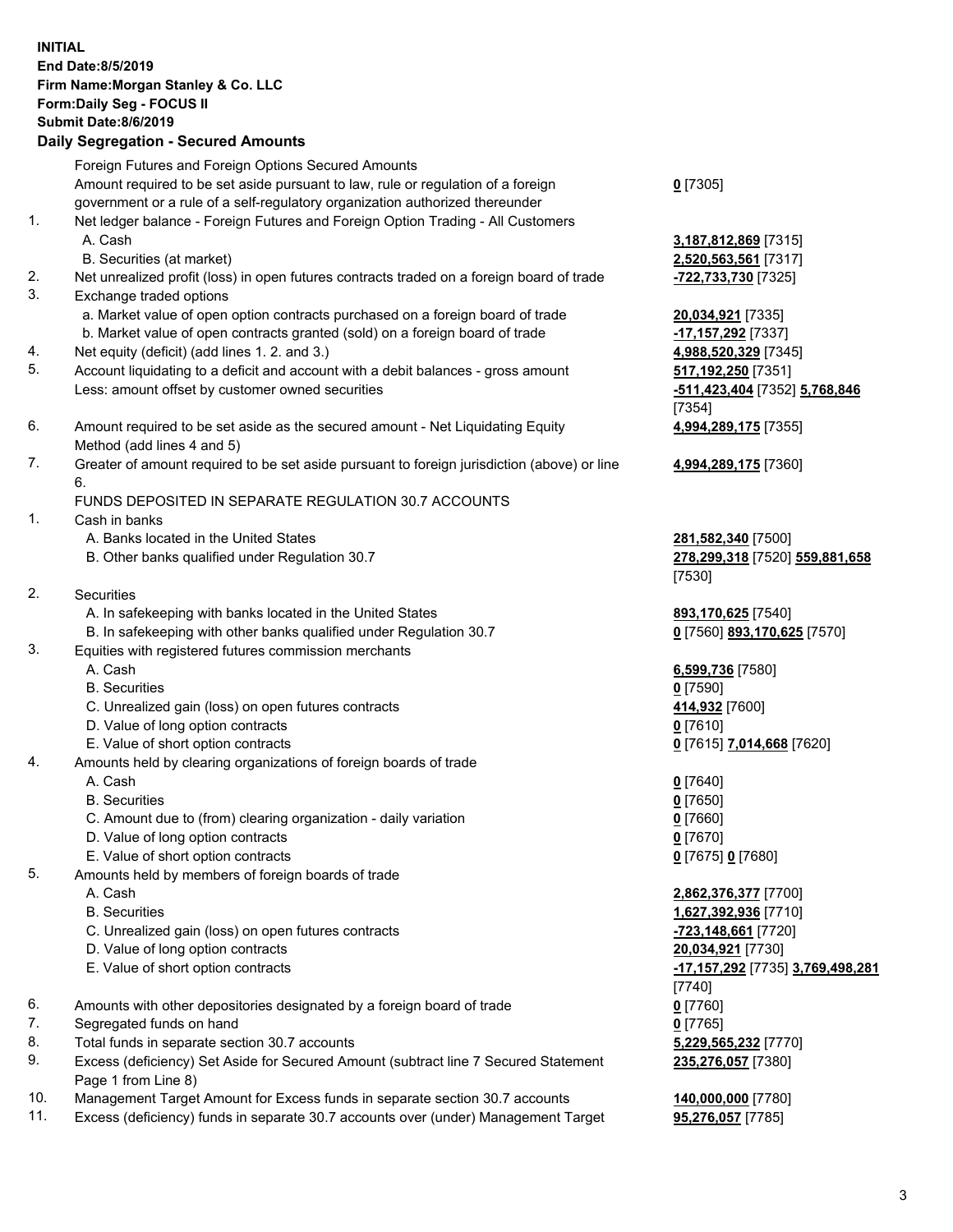**INITIAL End Date:8/5/2019 Firm Name:Morgan Stanley & Co. LLC Form:Daily Seg - FOCUS II Submit Date:8/6/2019 Daily Segregation - Segregation Statement** SEGREGATION REQUIREMENTS(Section 4d(2) of the CEAct) 1. Net ledger balance A. Cash **7,689,895,081** [7010] B. Securities (at market) **6,233,319,748** [7020] 2. Net unrealized profit (loss) in open futures contracts traded on a contract market **2,861,250,867** [7030] 3. Exchange traded options A. Add market value of open option contracts purchased on a contract market **972,295,244** [7032] B. Deduct market value of open option contracts granted (sold) on a contract market **-870,284,465** [7033] 4. Net equity (deficit) (add lines 1, 2 and 3) **16,886,476,475** [7040] 5. Accounts liquidating to a deficit and accounts with debit balances - gross amount **1,012,427,059** [7045] Less: amount offset by customer securities **-1,009,546,637** [7047] **2,880,422** [7050] 6. Amount required to be segregated (add lines 4 and 5) **16,889,356,897** [7060] FUNDS IN SEGREGATED ACCOUNTS 7. Deposited in segregated funds bank accounts A. Cash **4,352,670,288** [7070] B. Securities representing investments of customers' funds (at market) **0** [7080] C. Securities held for particular customers or option customers in lieu of cash (at market) **678,373,153** [7090] 8. Margins on deposit with derivatives clearing organizations of contract markets A. Cash **7,059,502,871** [7100] B. Securities representing investments of customers' funds (at market) **0** [7110] C. Securities held for particular customers or option customers in lieu of cash (at market) **5,554,946,595** [7120] 9. Net settlement from (to) derivatives clearing organizations of contract markets **-583,218,257** [7130] 10. Exchange traded options A. Value of open long option contracts **972,295,244** [7132] B. Value of open short option contracts **and the set of our of the set of our of the set of the set of the set of the set of the set of the set of the set of the set of the set of the set of the set of the set of the set o** 11. Net equities with other FCMs A. Net liquidating equity **12,629,117** [7140] B. Securities representing investments of customers' funds (at market) **0** [7160] C. Securities held for particular customers or option customers in lieu of cash (at market) **0** [7170] 12. Segregated funds on hand **0** [7150] 13. Total amount in segregation (add lines 7 through 12) **17,176,914,546** [7180] 14. Excess (deficiency) funds in segregation (subtract line 6 from line 13) **287,557,649** [7190] 15. Management Target Amount for Excess funds in segregation **235,000,000** [7194]

16. Excess (deficiency) funds in segregation over (under) Management Target Amount Excess

**52,557,649** [7198]